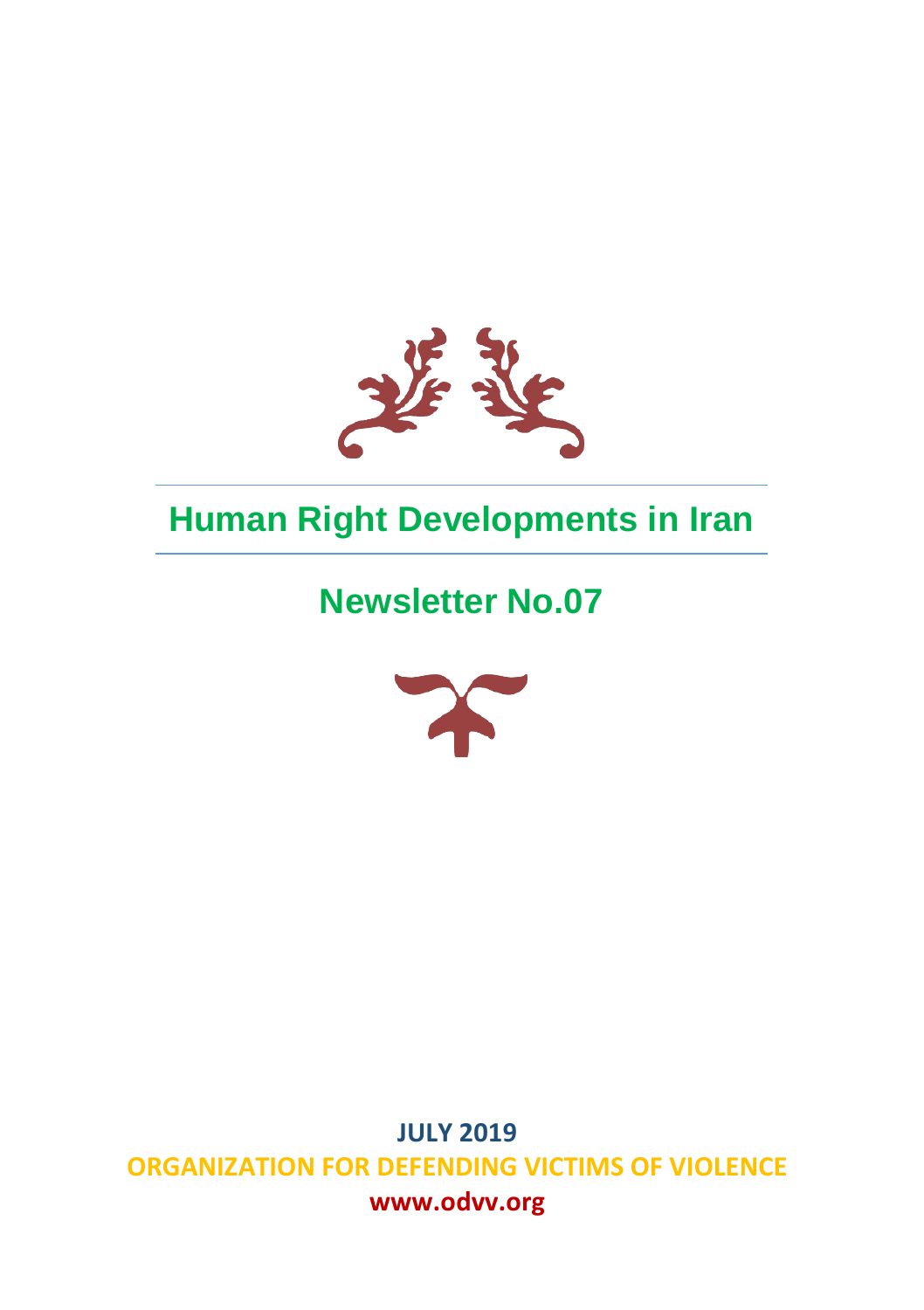The Human Rights Development of Iran Newsletter, stresses on the promotion of human rights through monitoring positive actions and developments that have occurred with regards to human rights and raising the awareness of the audience in this regard. This newsletter, compiles measures taken for the promotion and realisation of human rights for the transparency of the real human rights situation in Iran through benefiting from correct information and credible documents.

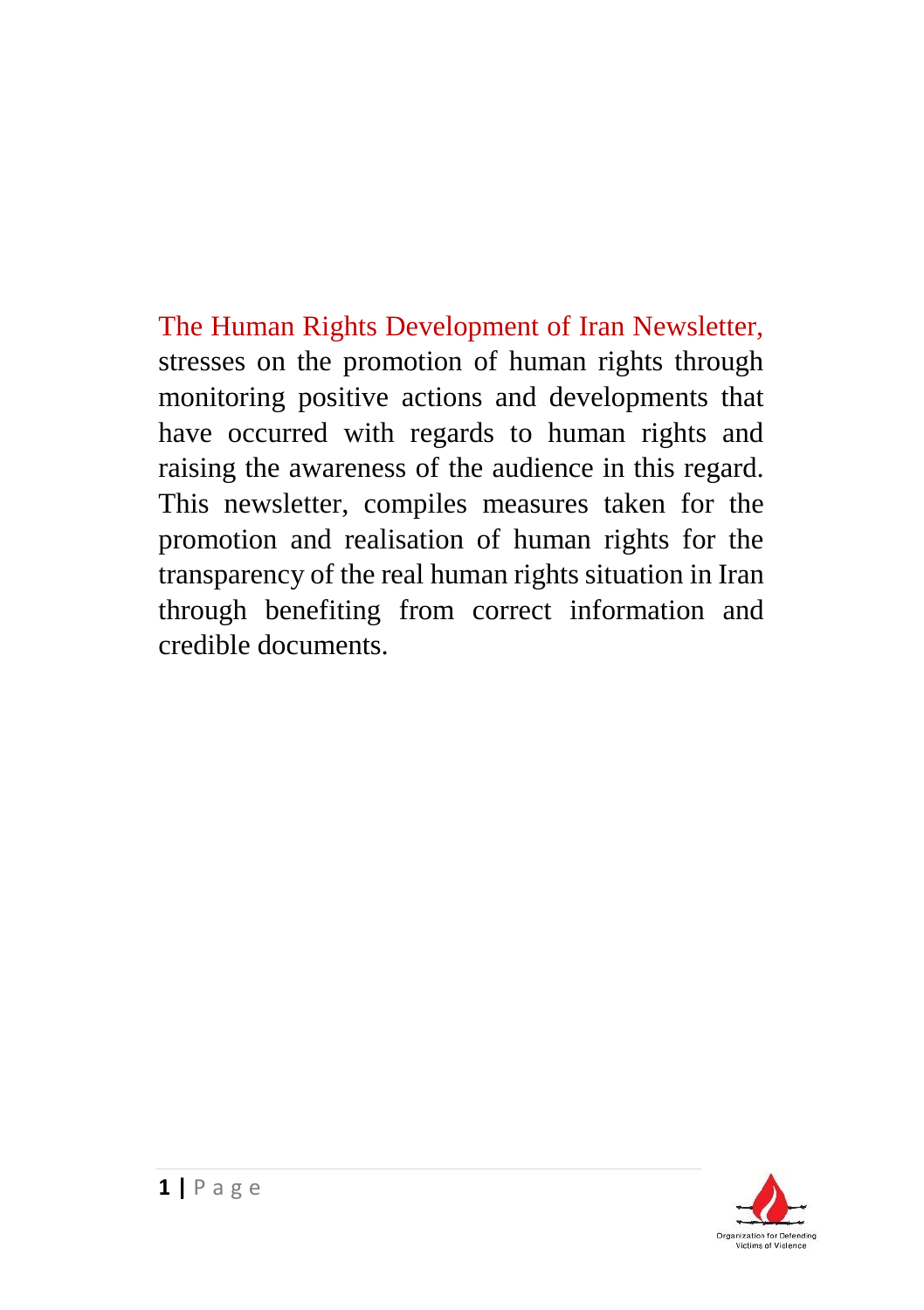### **Contents**

| 1-1 Increase in the Number of Registrations of Refugees<br>and Foreign Migrants' Children in Iranian State  |
|-------------------------------------------------------------------------------------------------------------|
| 1-2 Centre for the Development of the Mental Health of                                                      |
|                                                                                                             |
| 2-1 Women Prisoners Released to House Arrest with the                                                       |
| 2-2 The Guardian Council Approves the Equality of Diah<br>(blood money) between Men and Women and Religious |
|                                                                                                             |
| 3-1 Six-Thousand Prisoners in Iran became Literate8                                                         |
| 4- Introduction of Human Rights Activists9                                                                  |
| 4-1 International World Relief Foundation (IWRF)9                                                           |

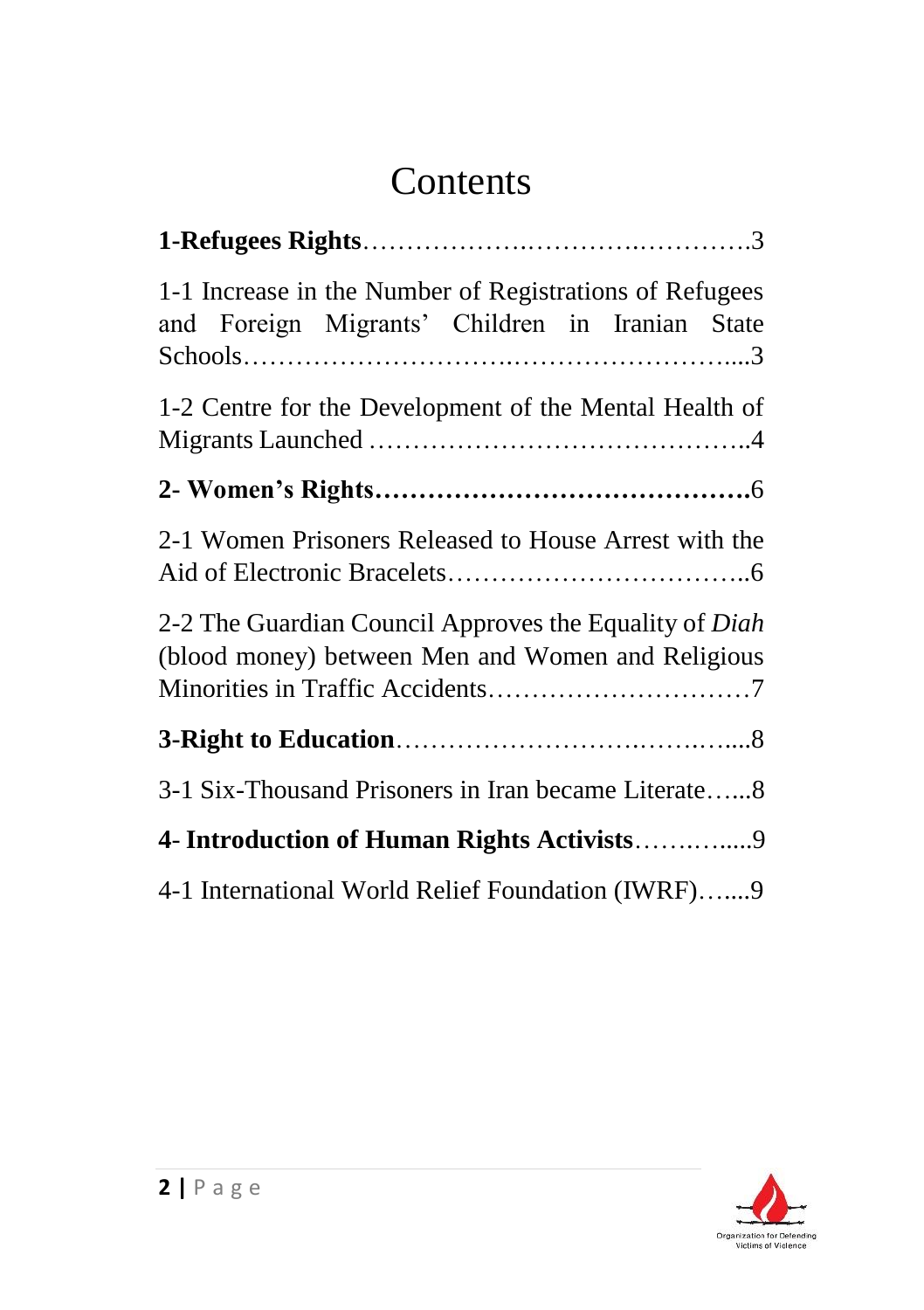

### **1- Refugees Rights**

#### **1-1 Increase in the Number of Registrations of Refugees and Foreign Migrants' Children in Iranian State Schools**

Like in previous years, this year the government of Iran with the cooperation of UNHCR commemorate the World Refuge Day in various provinces. This year's World Refugee Day theme in Iran was named "40 Years of Generous Hospitality for Refugees in Iran". In a conference in Tehran, the Iranian Interior Minister, Abdolreza Rahmani Fazli highlighting that despite sanctions and little international assistance, the Iranian government had provided good services to refugees over the last four months, and said: "To-date, not only the Islamic Republic of Iran has not prevented refugees from entering the country, but it has gone further than international commitments in accepting this refugee

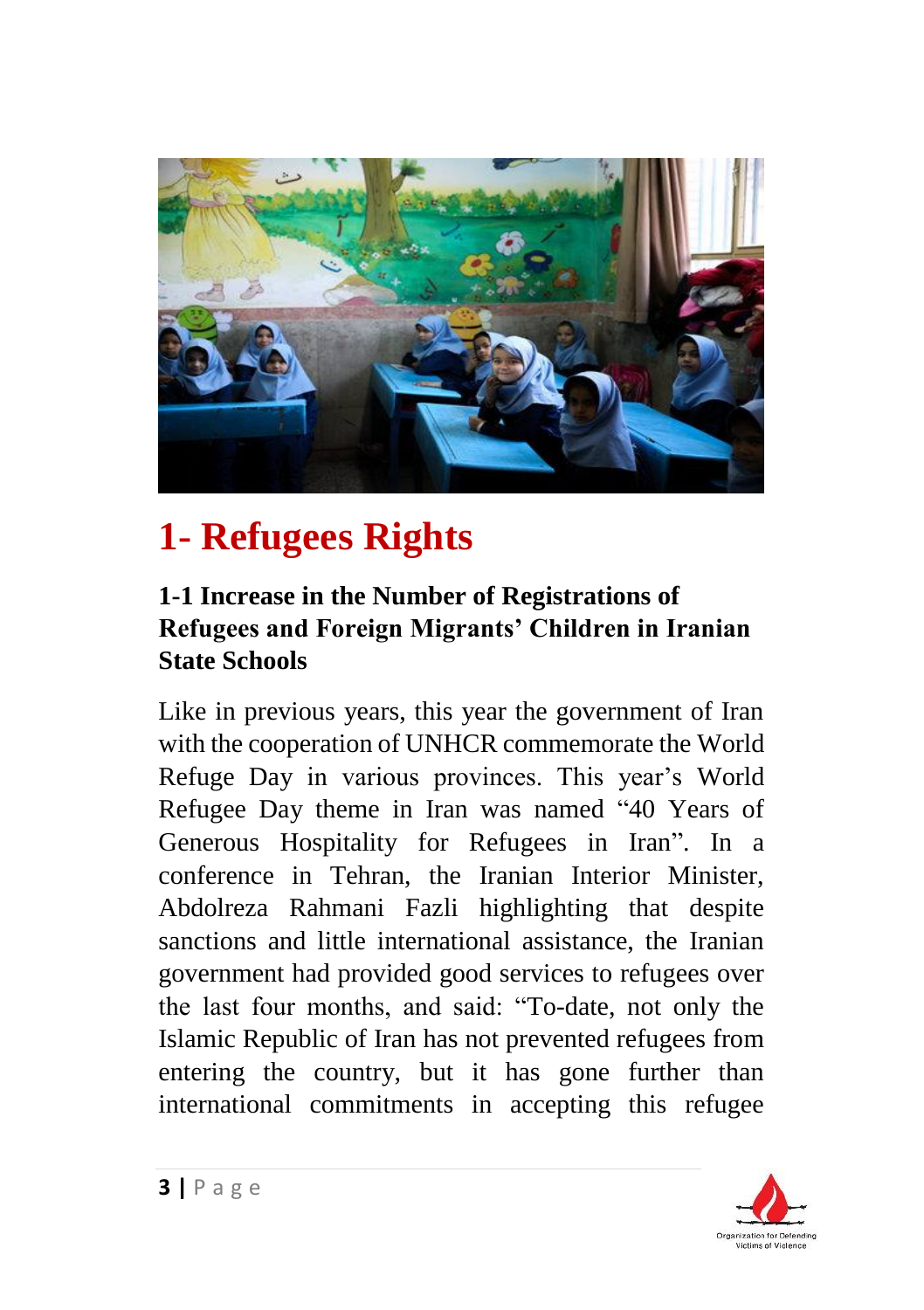population, and has provided services to refugees in accordance with humanitarian measures." At the end of his speech he reminded that: "the Islamic Republic of Iran provides services to refugees without any discrimination, and in the 2018-19 school year approximately 480 thousand refugees children registered in state run schools"

It must be said that following the Supreme Leader's decree in 2015, foreign migrants' children were allowed to register in Iranian state run schools and benefit from education services without consideration of their residency status.

Furthermore, refugees have also had access to medical and health services. According to UNHCR reports currently various medical services that include medical services for pregnant women, environmental health and individuals are available to refugees. Also from 2015 approximately 92 thousand vulnerable and sick refugees received medical services with the partnership of UNHCR.

With regards to livelihood, the Islamic Republic of Iran has also provided technical and vocational training courses for refugees towards their empowerment and promotion of their livelihood, and expanded business workshops for refugee women heads of household and issued temporary work permits for those that are eligible with Social Organization benefits.

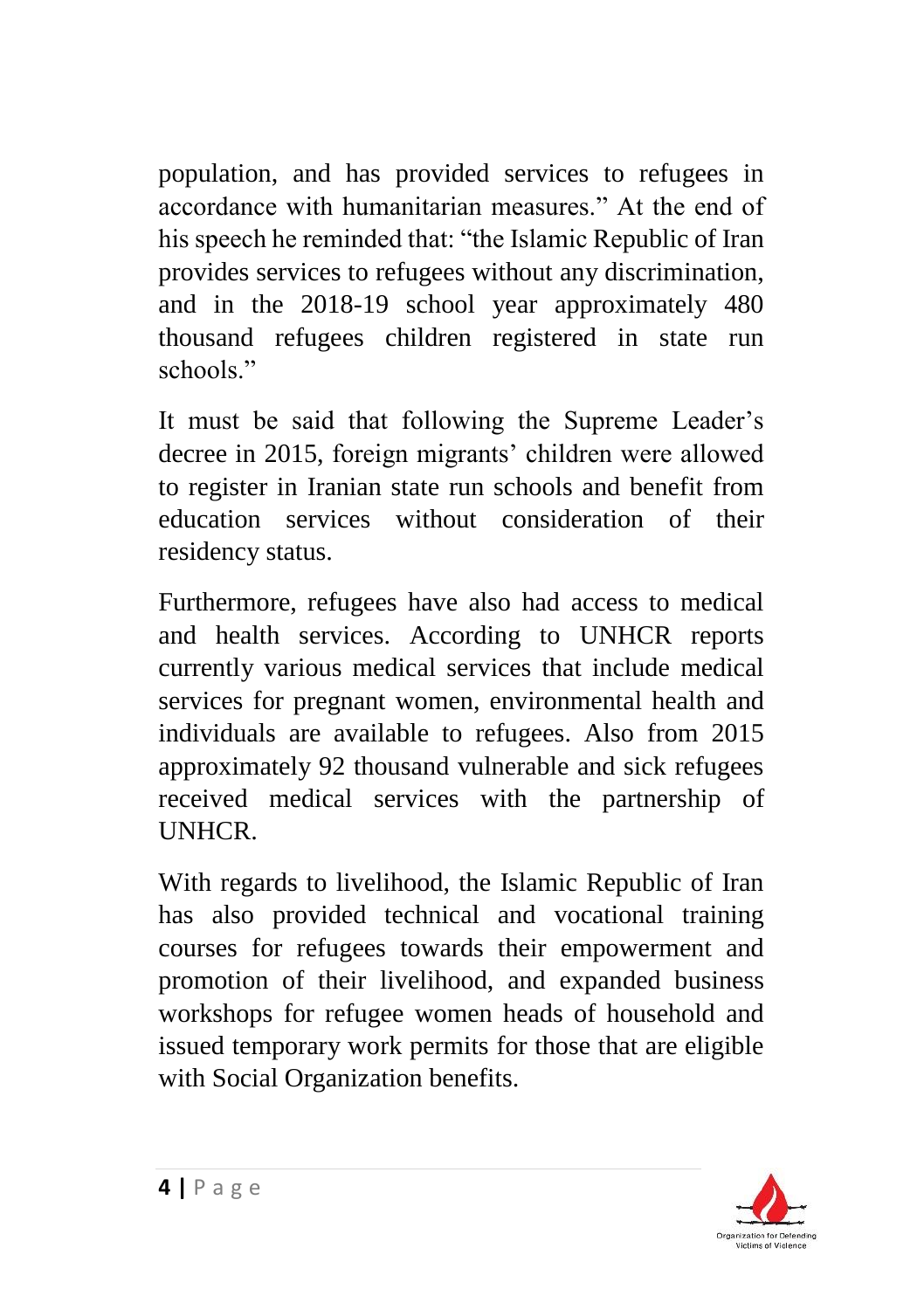#### **1-2 Centre for the Development of the Mental Health of Migrants Launched**

For the first time in the country Center for the Development of the Mental Health of Migrants was launched in Tehran as the first education-research center and psychological counselling for Afghan refugees in Iran with the cooperation of the Social and Cultural Deputy of Tehran Municipality, cultural research center of Alameh Tabatabaie University and Afghan Elites Centre.

To this aim, while utilizing the capacities of Afghan graduates for the benefit of the migrants' community, various services with the prevention of mental and social damages approach will be available in a fair way for migrants to counselling and psychological services to Afghan refugees and migrants.

Alameh Tabatabaie University too, will cooperate in scientific field backing and increase the scientific capacity of the center and supervise the center's activities quality and also the Afghan Elites' Centre, will set up an education-counselling team for the implementation of the objectives of the centre, provide psychological services, hold educational services in proportion with the needs of the target community.

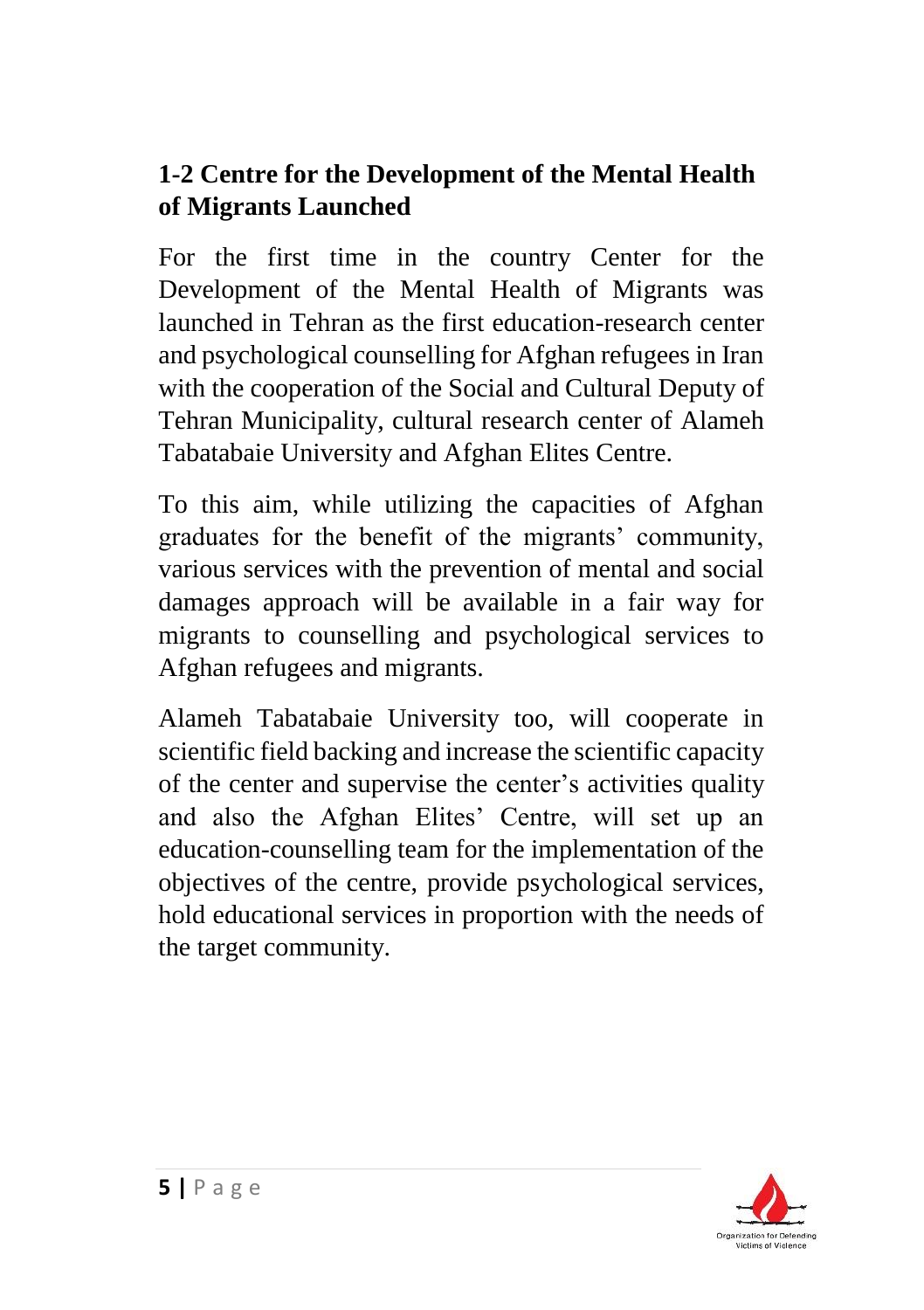

## **2- Women's Rights**

#### **2-1 Women Prisoners Released to House Arrest with the Aid of Electronic Bracelets**

Among the prisons population, women's problems always leave more negative effects on the family institution, because without woman's presence in the family, not only one individual but the whole of the family will suffer. Damages as a result of the mother not being home can be damaging to an extent, which can be irreversible for years. This problem is a matter which requires a special view of the authorities so that by changing the structure of time being served, women prisoners can spend their sentence in an alternative way, and be with their families. Electronic bracelets have come to the assistance of women prisoners who are mothers to solve this problem. In this regard the Women's Deputy of the Presidency signed a letter of understanding with the Prevention and Social Deputy of the Judiciary, and together they reached an agreement to provide a part of the cost to the Women's

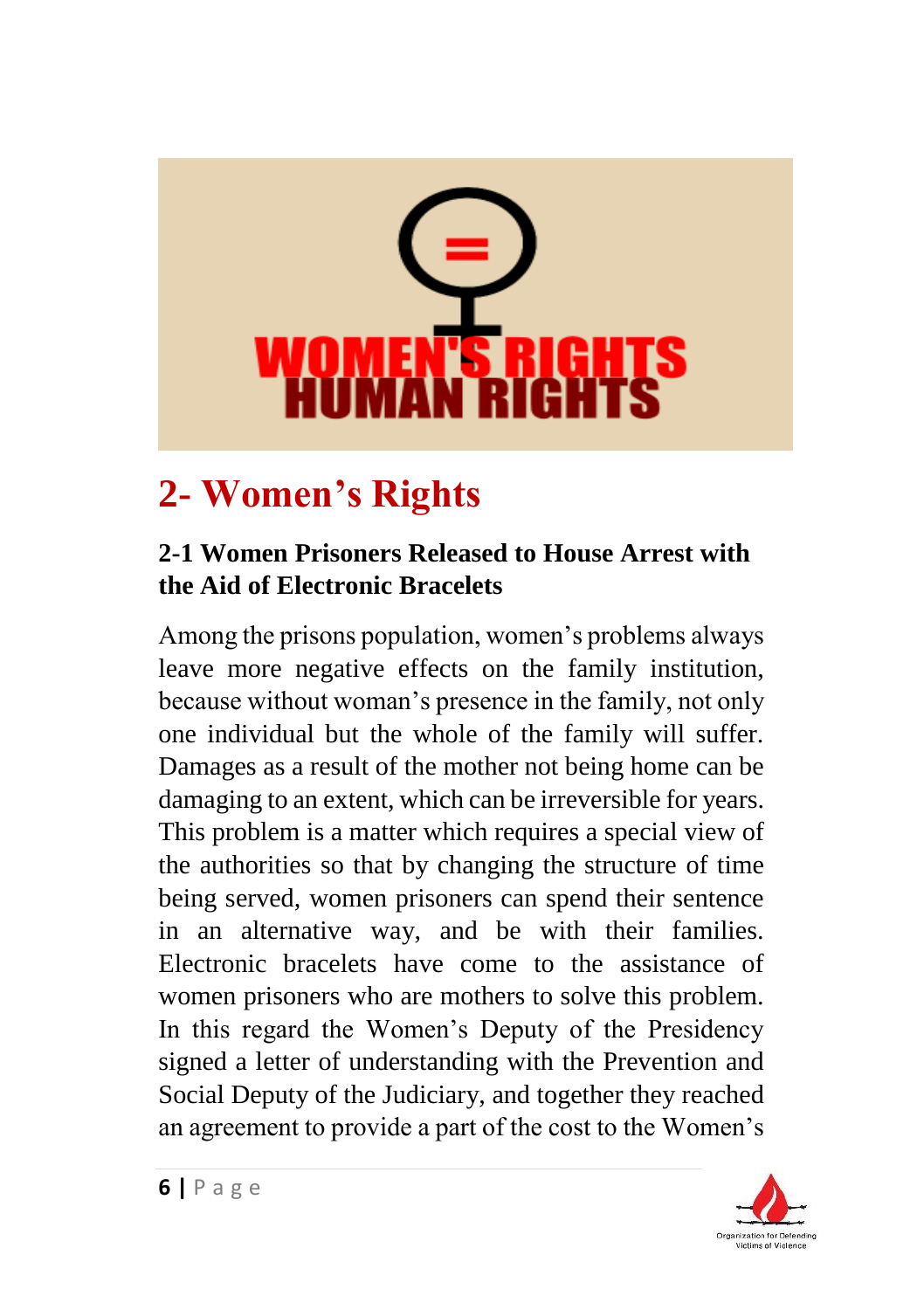Deputy and the rest be covered by the Judiciary. Currently this program is under way in 14 provinces.

#### **2-2 The Guardian Council Approves the Equality of Diah (blood money) between Men and Women and Religious Minorities in Traffic Accidents**

It was October last year that after a long judicial and legal and insurance back and forths, members of parliament voted for the equality of *Diah* for men and women and religious minorities in traffic accidents. Members of parliament with a 155 for, 3 against and 12 abstains from a total of 219 members present, adopted article 10 of the Mandatory Damages to Third Party Insurance due to Traffic Accidents Act. Now some months later, it is reported that the Guardian Council has also placed its seal of approval on this bill in order for this to become law.

Considering the Guardian Council not objecting to this regarding victims of traffic accidents, from now on there will be no difference to the amount of Diah between men and women in traffic accidents. According to article 10 of the Third Party Insurance Act, the insurer is mandated to fulfill the commitments within this Act and pay victims of traffic accidents equally without consideration of gender and religion. Judicial authorities are obliged to deem the amount of the Diah as accidents insurance.

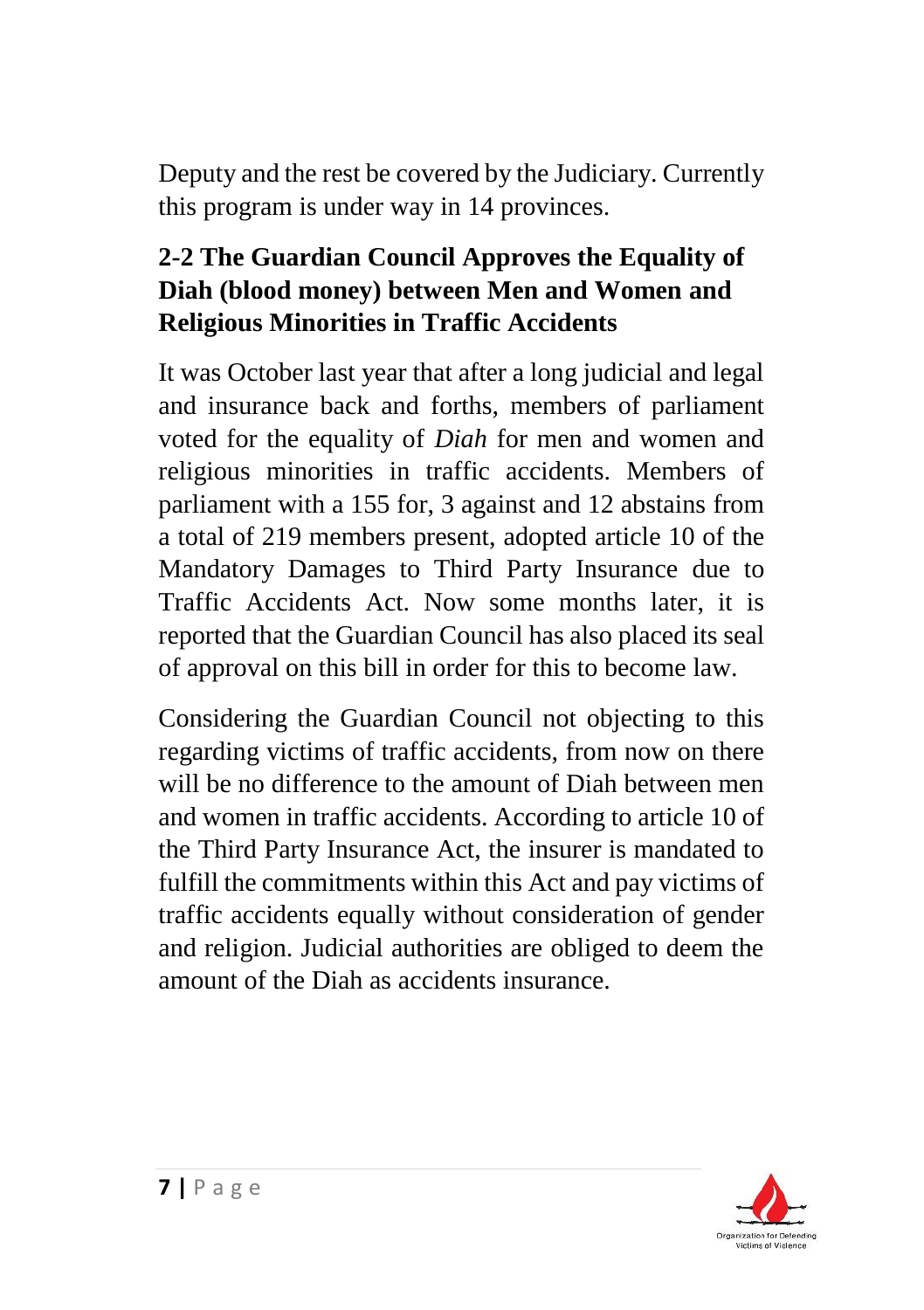

## **3- Right to Education**

#### **3-1 Six-Thousand Prisoners in Iran became Literate**

Literacy education is mandatory in the country's prisons and in line with this last year six-thousand prisoners became literate, which is deemed as good cultural actions within prisons. Training and literacy education in prisons is very important, because literate and aware individuals think about their own behaviors and this fact helps reduce the crime rates. The cultural activities of the Prisons Organization has resulted in this Organization for years to be introduced as the top body in the cultural field of the country.

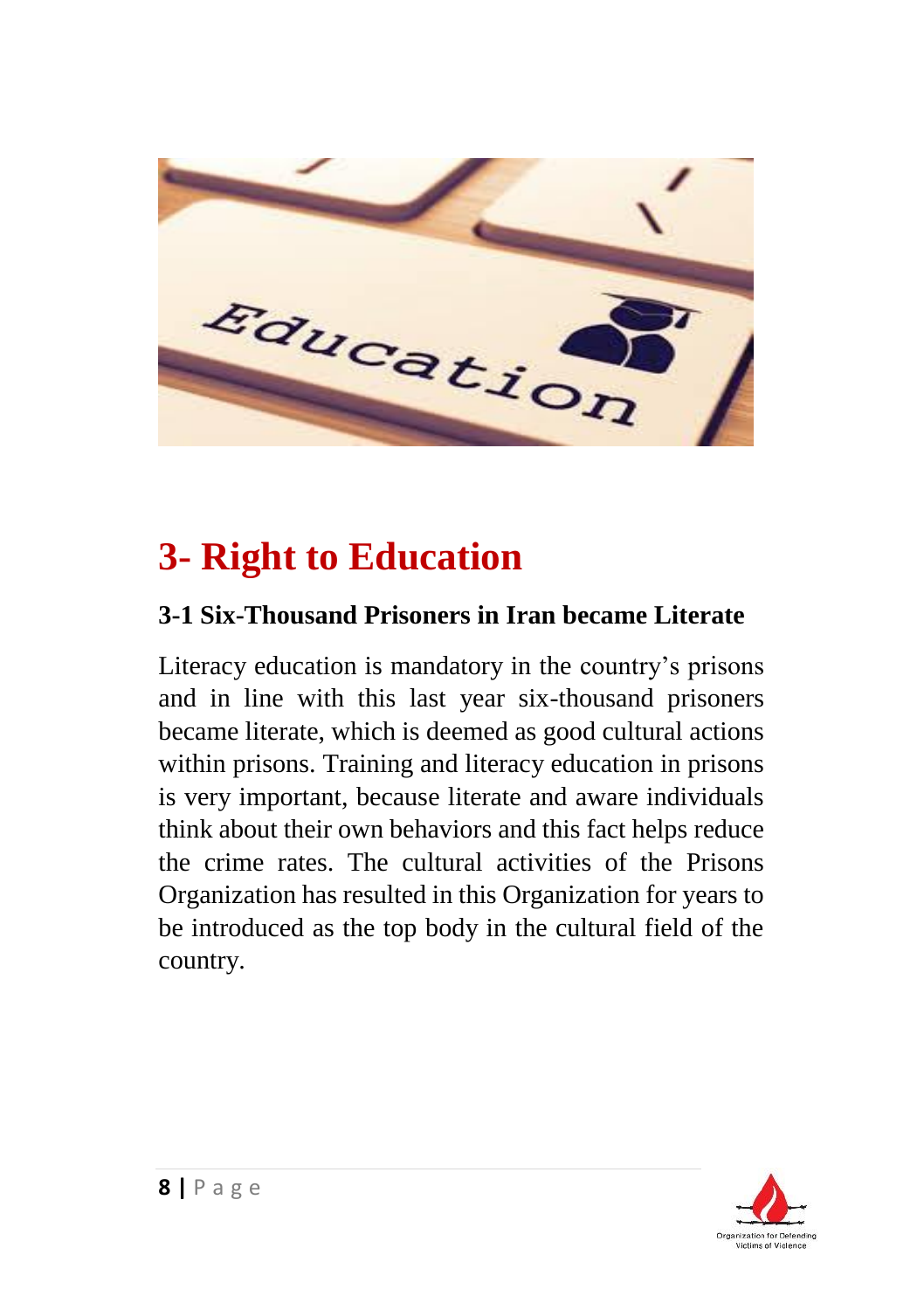

بنیاد خیریه بین الملل امداد جهان<br>INTERNATIONAL WORLD<br>RELIEF FOUNDATION

# **4-Introduction of Human Rights Activists**

#### **4-1 International World Relief Foundation**

The International World Relief Foundation (IWRF) is a non-governmental, non-profit, non-political organization which in 2000 was registered in the country under No. 11988 and began its activities with the intention of assisting vulnerable groups and human crises, and to-date through getting international and charitable individuals' donations and assistance, while providing education and employment opportunities it has also endeavored to strengthen work spirit and its own case files.

Other objectives of the formation of this Foundation is the prevention of increase in the vulnerability of Iranian children and juveniles and refugees, provide literacy opportunities for Afghan refugee women and children, empowerment, creation of self-belief, increase hope for the future, increase self-confidence, develop the social acceptance spirit of women and children sufferers and